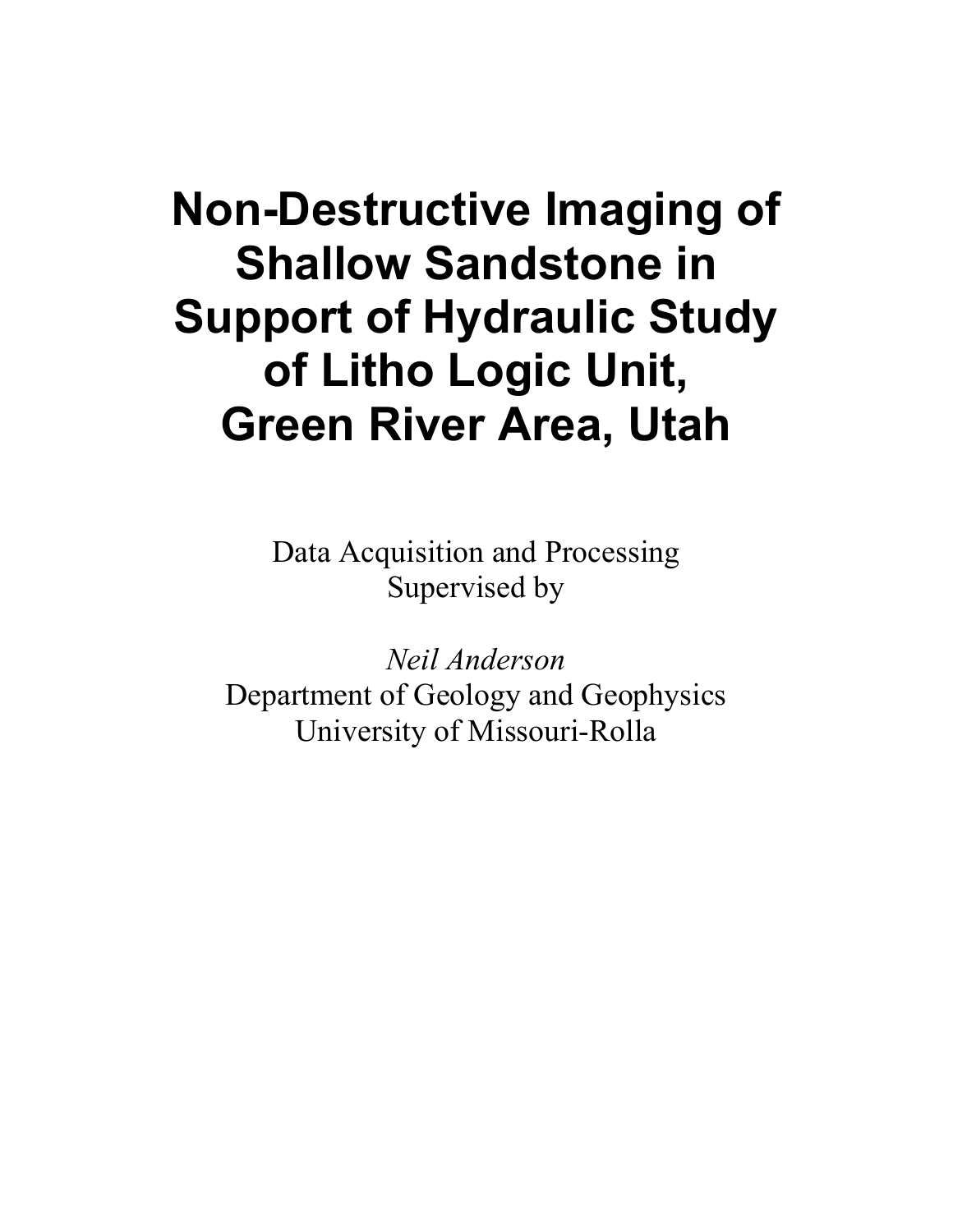### **Summary of work conducted**:

Multiple parallel ground penetrating radar (GPR) profiles were acquired at our Green River test site in Utah in June, 2000. The intent was to determine whether the non-invasive GPR tool could be used to determine the strike and dip of bedding and air-filled fracture planes within a sandstone lithologic unit that was exposed at the earth's surface. Geologic investigations on site (concurrent with GPR study) indicated the bedding and fracture planes of primary interest have unit thicknesses on the order of one inch. Field investigations also indicated a depth investigation on the order of ten feet was desired (inasmuch as the sandstone unit of interest was covered by sandy soil throughout much of the study area). The sandstone unit studied was a potential aquifer further to the east where it was overlain/encompassed within shales.

### **Equipment used:**

The GPR system used consisted of a SIR System 10B recording unit and multiple antennae (400 MHz, 900 MHz and 1500 MHz; manufactured by Geophysical Survey Systems Inc.). The power source was a portable, gasoline-powered generator.

The GPR system was operated with one person running the main computer, a second person moving the antenna, and a third person guiding the antenna over or around obstacles. The antenna was connected to the computer by a 100 foot long cable. The computer was placed in a mobile cart, such that it was possible to run continuous lines longer than 200 foot.

# **Operation of equipment:**

Operating the antenna requires pulling it by hand in a relatively straight line and at a steady pace. Larger rocks were moved where possible, but most rocks were pebble size and the antenna was dragged over them. The GPR profiles were electronically flagged at five foot intervals. Line locations were determined using GPS control.

# **Data Processing:**

The processing software package Radan (Geophysical Survey Systems Inc.), was used to process the data. This processing software downloads the field data from our recorder and stores it on computer. Basic processing consisted of filtering, the application of static corrections, and migration only.

Similar processing steps were applied to each acquired GPR profile. The profiles were filtered with high and low pass vertical filters, and with a high pass horizontal filter. These filters remove random background interference, as well as "noise" produced by the radar unit itself and objects such as fences or vehicles. After the application of static corrections, the data were migrated. All data were initially stored on computer. Once processing was completed, a hardcopy of each profile was printed and evaluated (interpreted).

#### **Summary:**